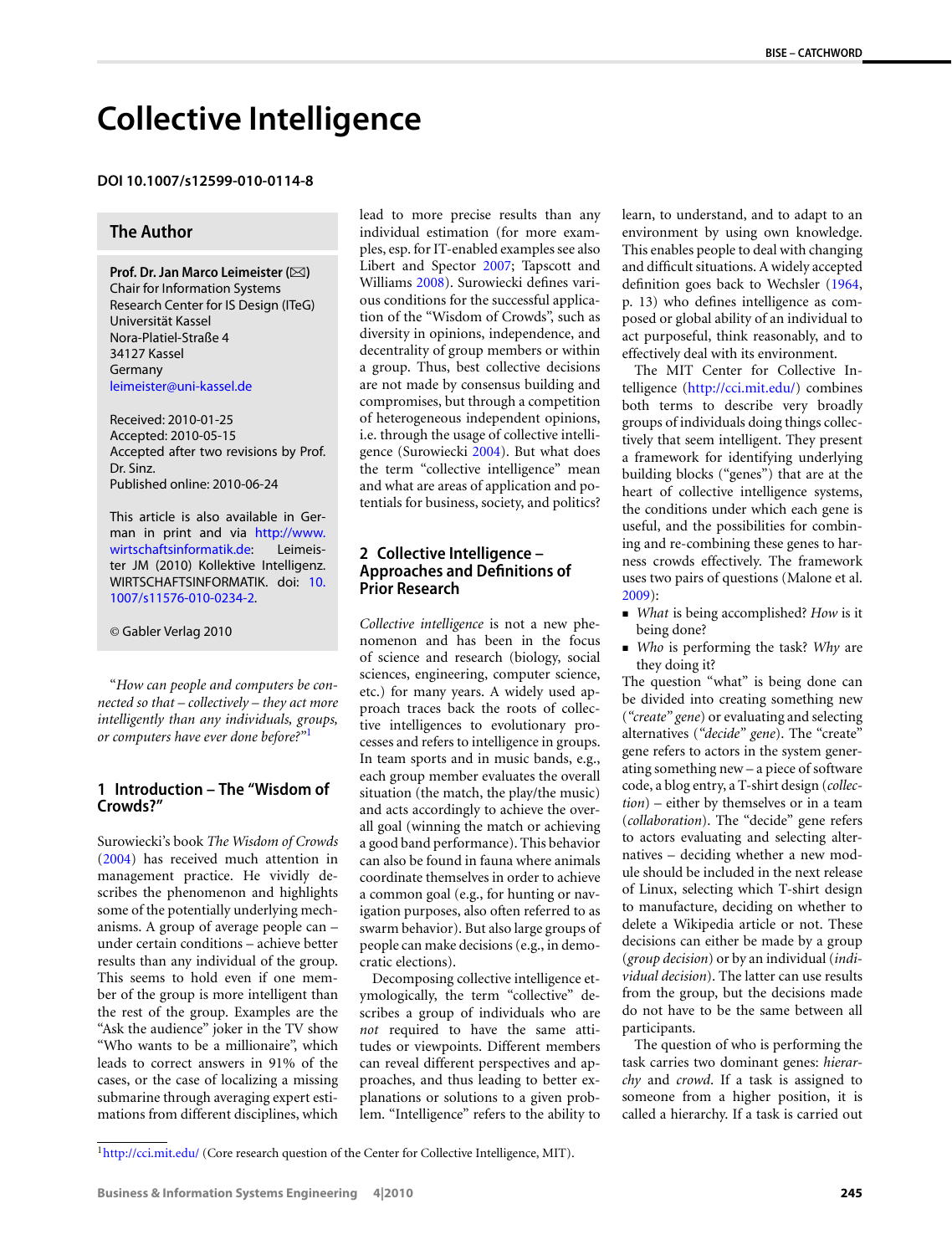| Example                                      | What   | Who                             | Why                     | How         |               |
|----------------------------------------------|--------|---------------------------------|-------------------------|-------------|---------------|
| Edit existing Wikipedia articles             | Create | New version of article          | Crowd                   | Love, Glory | Collaboration |
|                                              | Decide | Whether to keep current version | Crowd                   | Love, Glory | Consensus     |
| Decide what Wikipedia articles<br>to include | Create | New article                     | Crowd                   | Love, Glory | Collection    |
|                                              | Decide | Whether to delete (preliminary) | Crowd                   | Love, Glory | Voting        |
|                                              | Decide | Whether to delete (final)       | Wikipedia administrator | Love, Glory | Hierarchy     |

**Table 1** The Collective Intelligence Genome applied to Wikipedia (Malone et al. [2009](#page-3-0))

by (many) individuals voluntarily, without being assigned to a task, this is called a crowd.

Furthermore, it is necessary to understand why people perform tasks, what motivates them to participate, what incentives are at work. Motivation can be a financial benefit (*money*), but also other motives are possible. *Glory* or recognition is at hand if participants are motivated by the desire to be recognized by peers for their contributions. The *Love* gene can take several forms: people can be motivated by their intrinsic enjoyment of an activity, by the opportunities it provides to socialize with others, or because it makes them feel they are contributing to a deeper meaning. **Table 1** illustrates this framework applied to Wikipedia.

Analyzing the genes constitutes a foundation for a deeper understanding of the mechanisms and functionalities of collective intelligence and it allows us to analyze its potentials and areas of application. Thus, by analyzing the genes we can better decide whether a given task should be accomplished by a crowd or which incentives are necessary in order to get the task fulfilled. The most vivid way for describing the areas of application and potentials of collective intelligence in the context of IT is to consider the core research question of the MIT Center for Collective Intelligence: *How can people and computers be connected so that collectively they act more intelligently than any individual, group, or computer has ever done before?* [\(http://cci.mit.edu/\)](http://cci.mit.edu/).

## **3 Potentials and Areas of Application for Collective Intelligence through Social Web Applications**

Collective Intelligence has received a new meaning in recent years, especially through the emergence of new (mostly Web 2.0) applications and user generated content. The diffusion of simple and easy-to-use technologies that enable users to interact and design web applications without programming skills led to vast, previously unknown amounts of user generated content. Users are now able to engage themselves more critically and more directly in activities on the Web, providing them with collective power. Examples range from product ratings to influencing public opinion making processes through collective action, and thus generating collective intelligence. This behavior, also called *Technology-Mediated Social/Civic Participation* (Preece and Shneiderman [2009](#page-3-0)), shows the ability of masses to achieve common goals through participation and collaboration on the Web – goals that no single individual or organization could achieve alone. Examples for this ability are the role of user generated content and its recombination during natural catastrophes, such as hurricane "Katrina", or the way how public opinion was developed on the Web during the electoral campaign of Barack Obama.

But also for companies there are various new potentials for improving their creativity and innovation capabilities. The challenge is to understand how to unleash the vastly unused knowledge or experience of their employees, customers, or partners, and thus leveraging their inherent collective intelligence. First design approaches (Gregg [2010\)](#page-2-0) and areas of application are:

*Decision support*: Precise decisions require a high amount of information processing and the evaluation of potential solutions. For many years, companies have used teams and focus groups for executing these tasks. Now, however, it is possible to integrate the collective for supporting these processes (Bonabeau [2009](#page-2-0)). In general, decision support can be divided into (a) *generating* alternative solutions and (b) *evaluating* them.

The decision process can be influenced (or biased) by the participants' tendencies and preferences. Among other

things, only data supporting the individual opinion might be used or just simple solutions might be preferred. These distortions can be diminished by the following collective intelligence approaches. For this purpose, Bonabeau ([2009\)](#page-2-0) distinguishes between *outreach*, *additive aggregation* and *self-organization*.

Outreach extends the number of participants involved in the process in order to identify more and other ideas or to avoid mistakes. Additive aggregation helps combining and condensing information from many users and selforganization enables peer to peer interactions for creating additional value. There are many examples for such a decision support. For example, IdeaExchange from Salesforce.com [\(http://sites.force.](http://sites.force.com/ideaexchange/) [com/ideaexchange/\)](http://sites.force.com/ideaexchange/) allows customers to propose new product solutions and to evaluate existing proposals.

*Open Innovation*: Another area of application of collective intelligence is the Open Innovation concept. It refers to the opening of companies' innovation processes by actively integrating the environment into these activities and thus extending its innovation capabilities for developing new products and services for wider areas of application (Chesbrough [2003](#page-2-0)). Companies can involve collective knowledge and innovation potential of Internet users in different stages of product development. LEGO, for example, advances its products with the help of its customers. The Lego Digital Designer [\(http://ldd.lego.com/](http://ldd.lego.com/)) provides a toolkit for users for designing individual product models. Other companies, such as SAP (<http://www.sapiens.info/>) (Ebner et al. [2009](#page-2-0)), BMW [\(http://www.hyve](http://www.hyve-special.de/bmw/)[special.de/bmw/](http://www.hyve-special.de/bmw/)), and IBM [\(https://](https://www.collaborationjam.com/) [www.collaborationjam.com/\)](https://www.collaborationjam.com/), purposefully use the creativity of the collective for designing innovative products and services (Leimeister et al. [2009](#page-3-0)). By means of so called *open innovation business models*, Davenport ([2005](#page-2-0)) shows the relevance of such new approaches for capturing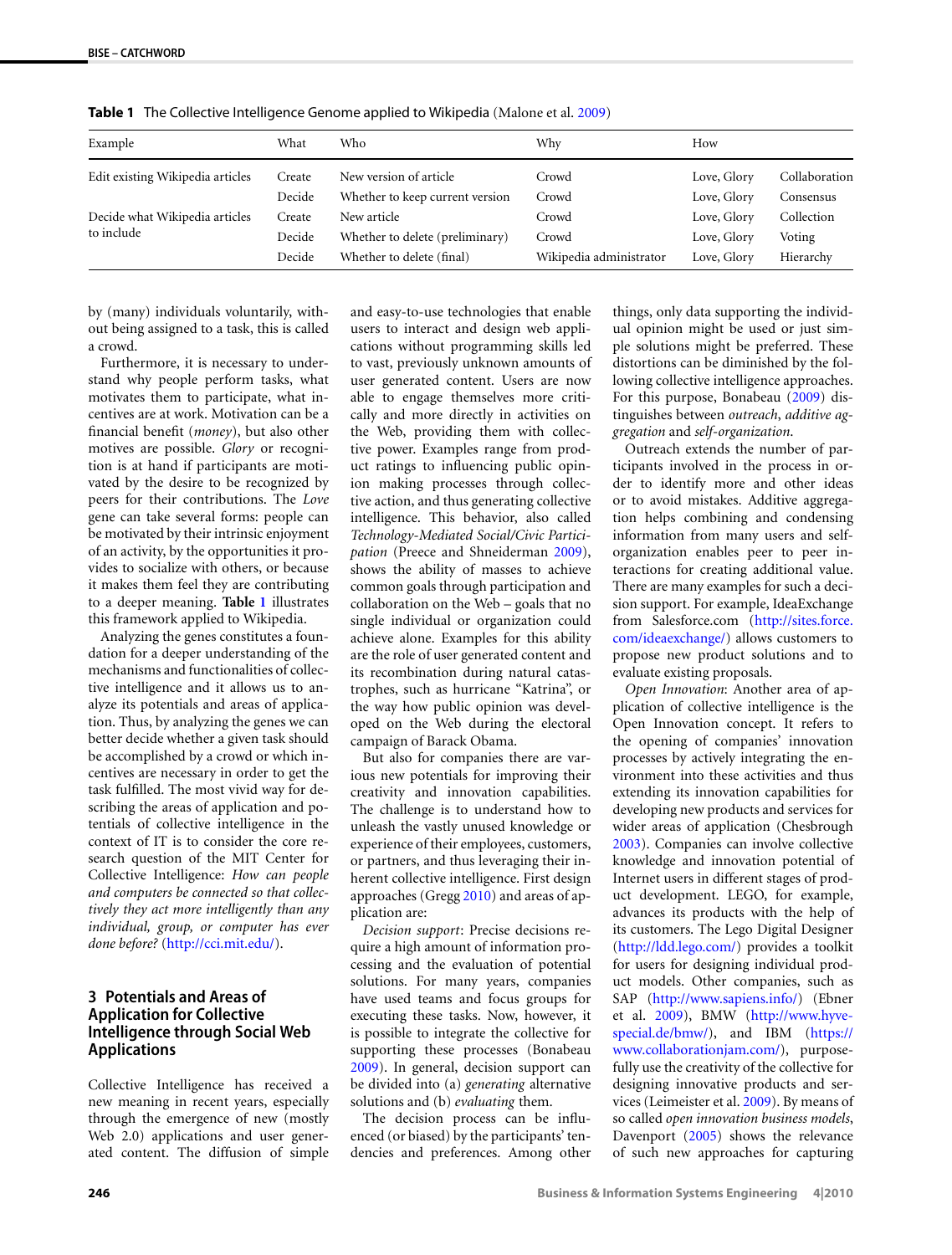<span id="page-2-0"></span>customer knowledge and presents ideas for the survival of companies. He thus highlights these customer integration activities into innovation processes as a fruitful strategy.

*Crowdsourcing*: Based on the concept of outsourcing, the term crowdsourcing emerged, referring to the outsourcing of corporate activities to an independent mass of people ("*crowd*") (Howe 2009). The crowd collectively takes over tasks, such as solving research questions or pattern recognition that they can complete in a cheaper or better way than machines or experts. Prediction markets are good examples for this since they use opinions or expectations of masses for predicting occurrence probabilities for future events. In 2000, NASA started its Clickworker study for identifying craters on the surface of asteroids and planets. NASA uses the work of Clickworkers that mark edges of craters by clicking them on the Web. The aggregation of all results of many users allows NASA to correctly identify craters with high probability. Amazon's Mechanical Turk ([http://www.](http://www.mturk.com/) [mturk.com/\)](http://www.mturk.com/) allows companies or individuals to offer tasks to a mass of users on the Web that can be solved for a small fee.

*Social Collaboration*: Further potentials of collective intelligence for companies result from social software applications for collaboration. Value creation develops through (small) contributions of the collective. Most popular examples are Wikis with Wikipedia [\(http://wikipedia.](http://wikipedia.org/) [org/](http://wikipedia.org/)) being the most renown representative (Tapscott and Williams [2008\)](#page-3-0). Providing more than four million Englishlanguage articles, it is the largest Englishlanguage encyclopedia worldwide and represents an example for successful social collaboration and collective intelligence. Although being freely editable, Giles (2005) stated in a heavily cited article in "Nature" that Wikipedia reaches the quality of Encyclopedia Britannica. This approach has been copied by companies (t-systems, web.de), state agencies (e.g., Intellipedia of the CIA), and individuals. For example, the project network Amazee ([http://www.](http://www.amazee.com/) [amazee.com/](http://www.amazee.com/)) represents a social collaboration platform where users can publish and work on projects collaboratively. Other approaches for this purpose are Social Sharing platforms that enable users to store, manage, and share contents, such as bookmarks, videos, photos, etc. Cross-references and categories are supported through tags that enable other users to better understand the user generated content.

For the successful design of collective intelligence applications in companies and organizations research has identified first success factors that I will outline briefly (Gregg 2010; Bonabeau 2009):

*Control*: Applying collective intelligence approaches at the same time means a loss of control since previously closed (hierarchical) structures are opened up and processes are outsourced. Loss of control can have different effects. Unintended or undesired objectives or solutions may result, the outcome of the activities may be unpredictable, and the accountability and responsibility remain unclear – especially in the case of bad results. The provision of internal information necessarily involves the question to what extend a company wants to open up to the environment or what kind of restrictions may be affected (e.g., from legal perspective).

*Diversity vs. in-depth expertise*: Every problem or task needs the right balance between diversity and in-depth expertise in the collective. A high amount of diversity can lead to a plethora of new ideas and approaches, but may also result in unfeasible solutions ("no amount of diversity will help if the participants are completely ignorant of the issues" Page [2007](#page-3-0)).

*Engagement*: The collective needs motivation for (active) participation. Incentives (monetary or non-monetary allowances) may help, but also other motives such as altruism, self-fulfillment, or group identification can be perceived as activation support (Leimeister et al. [2009](#page-3-0)).

*Policing*: The more participants are involved the higher is the probability of misconduct or malicious behavior. Punishment can reduce or end this behavior, but it can also have negative effects on other users, leading to a change in individual decision processes or making them leave the collective.

*Intellectual Property:* If the collective generates ideas and solutions, it is necessary to discuss if and how a company might acquire the intellectual property. Particularly, this involves the question on whether a participant is willing to hand over his or her intellectual property.

## **4 Importance for BISE and Consequences for Research**

IT is a core enabler for new collective intelligence applications and its importance will highly increase in practice as well as in Business and Information Systems Engineering (BISE) research. A core driver for this is seen in more and more powerful Web 2.0 applications (Bächle 2008). This offers a high amount of research questions, ranging from different motives and incentives for active participation of different user and stakeholder groups in collective intelligence applications and respective contingency factors. The effects of different collective intelligence applications, especially for different target groups and tasks as well as the underlying mechanisms, require more in depth analyses. However, there are also many conceptual challenges, e.g., innovative IT tools for supporting mass collaboration processes. How can we design, deploy, and modify collective intelligence concepts and projects in a systematic, repeatable, effective, and efficient way? What kind of IT-enabled business models and value creation systems can be developed?

Research on IT-supported collective intelligence requires the integration of already existing knowledge and approaches from various scientific fields and disciplines. Offering this integration perspective and advancing this development is a promising opportunity for BISE research.

#### **References**

- Bächle M (2008) Ökonomische Perspektiven des Web 2.0 – Open Innovation Social Commerce und Enterprise 2.0. WIRTSCHAFTS-INFORMATIK 50(2):128–132
- Bonabeau E (2009) Decisions 2.0: the power of collective intelligence. MIT Sloan Management Review 50(2):45–52
- Chesbrough HW (2003) Open innovation: the new imperative for creating and profiting from technology. Harvard Business School Press, Boston
- Davenport TH (2005) Thinking for a living: how to get better performance and results from knowledge workers. Harvard Business School Press, Boston
- Ebner W, Leimeister JM, Krcmar H (2009) Community engineering for innovations – the ideas competition as a method to nurture a virtual community for innovations. R&D Management 39(4):342–356
- Giles J (2005) Internet encyclopaedias go head to head. Nature 438:900-901
- Gregg DG (2010) Designing for collective intelligence. Communications of the ACM 53(4):134–138
- Howe J (2009) The rise of crowdsourcing. Wired 14(6). [http://www.wired.com/wired/](http://www.wired.com/wired/archive/14.06/crowds.html) [archive/14.06/crowds.html](http://www.wired.com/wired/archive/14.06/crowds.html)